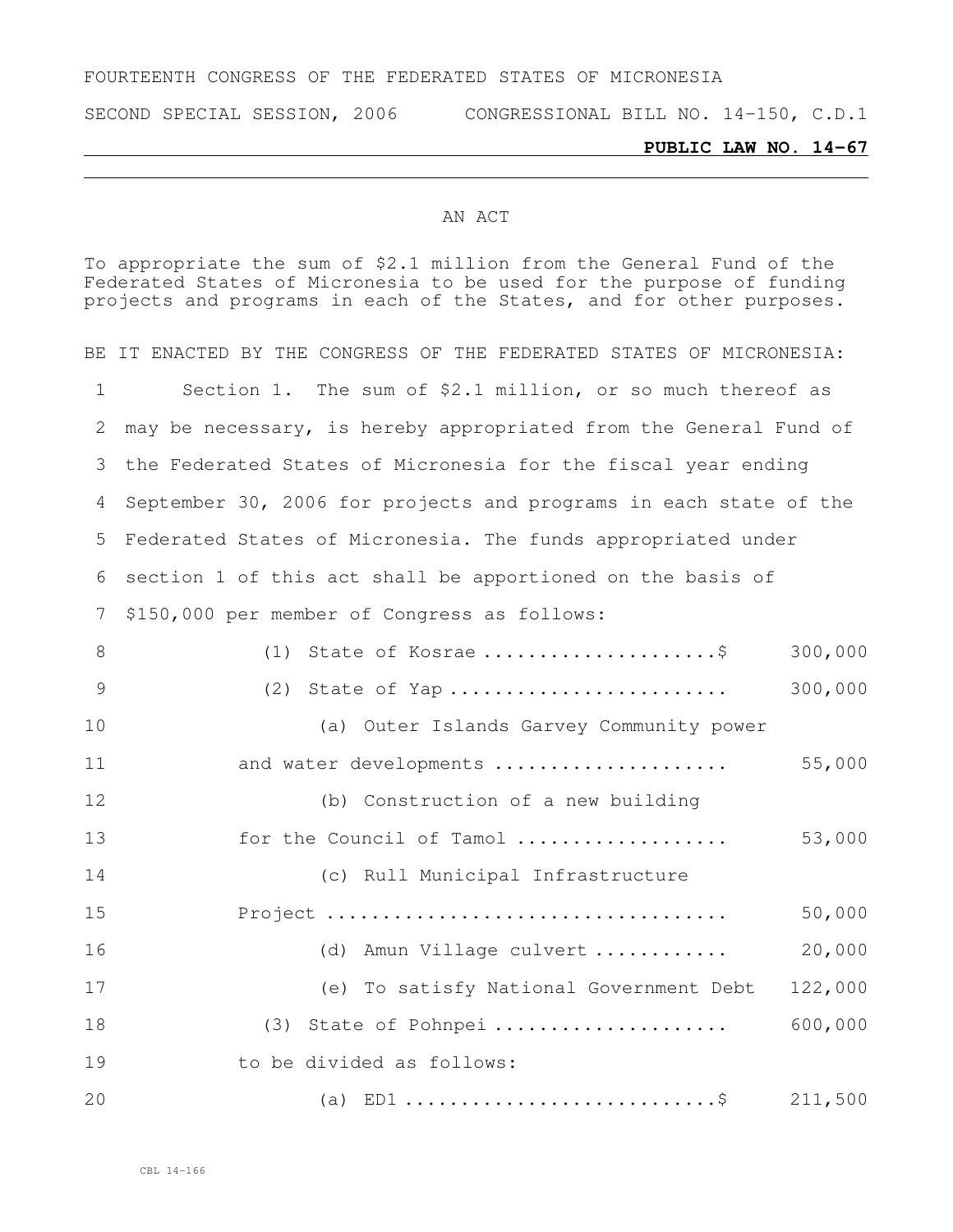| $\mathbf 1$    | (i) \$Sokehs Island                    |         |
|----------------|----------------------------------------|---------|
| $\mathbf{2}$   | Circumferential Road Paving/Renovation | 100,000 |
| 3              | (ii) ED1 operations/programs           | 41,500  |
| $\overline{4}$ | (iii) Dolakapw Road Paving             | 70,000  |
| 5              |                                        | 31,500  |
| 6              | $(c)$ ED3                              | 205,500 |
| $\overline{7}$ |                                        | 151,500 |
| $8\,$          | State of Chuuk<br>(4)                  | 900,000 |
| $\mathcal{G}$  | (a) State Wide Project                 |         |
| 10             | (i) Public Toilet Facilities           | 20,000  |
| 11             | (ii) Sokehs Incentive Program          | 20,000  |
| 12             | (iii) Medical Assistance               | 15,000  |
| 13             | (iv) Students Tuition Assistance       | 5,000   |
| 14             | (v) Delegation Office Operation        | 25,000  |
| 15             | Youth Activities<br>(vi)               | 10,000  |
| 16             | (vii) Land and Sea transport           | 10,000  |
| 17             | (viii) Chuuk State Commission          |         |
| 18             | Improvement Project (CSCIP) Operation  | 5,000   |
| 19             | (ix) Assistance to Disabled            |         |
| 20             |                                        | 5,000   |
| 21             | $(x)$ POL                              | 5,000   |
| 22             | (xi) Matching for Dump Site            | 30,000  |
| 23             | (b) Election District No. 1            |         |
| 24             | (i) Mortlocks Development              |         |
| 25             |                                        | 12,800  |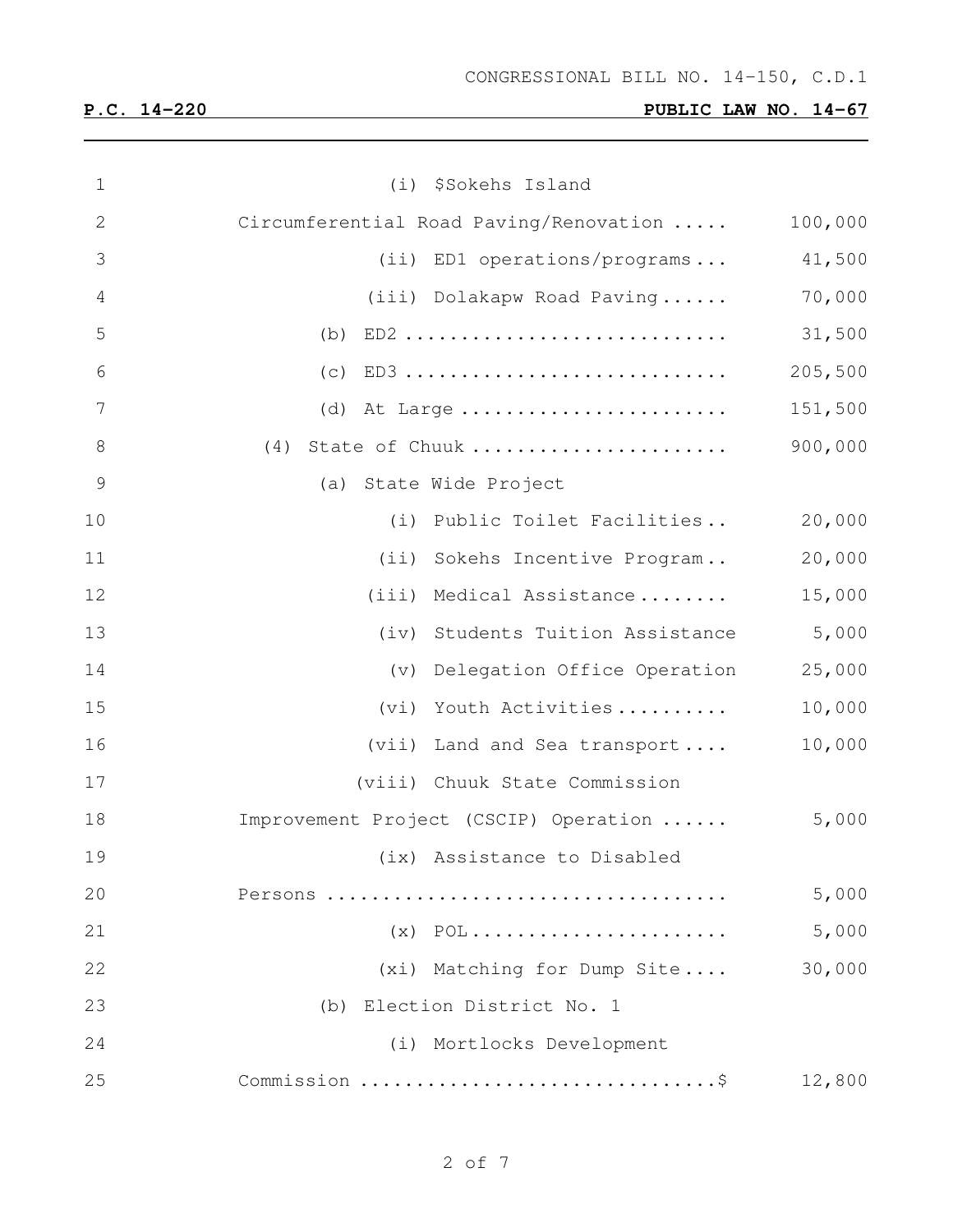| $\mathbf 1$   | Leadership Conference<br>(iii)        | 11,200 |
|---------------|---------------------------------------|--------|
| 2             | (iii)<br>Delegation Operation         | 20,000 |
| 3             | Students' Assistance<br>(iv)          | 2,000  |
| 4             | Youth Musical Instruments.<br>(v)     | 5,000  |
| 5             | CSCIP Opetation<br>(v)                | 5,000  |
| 6             | (vii)<br>Nantaku Youth Land Transport | 5,000  |
| 7             | (viii) Water Tanks and Pumps Project  | 8,000  |
| 8             | Community Centers Renovations<br>(ix) |        |
| $\mathcal{G}$ | and Improvement 26,000                |        |
| 10            | Women Activities/Projects<br>(x)      | 2,500  |
| 11            | (xi) Municipal Government Operation   |        |
| 12            | Supplements                           |        |
| 13            | Nema Municipality<br>(a)              | 5,000  |
| 14            | Losap Municipality<br>(b)             | 5,000  |
| 15            | Pis-emwar Municipality<br>(c)         | 4,500  |
| 16            | Namoluk Municipality.<br>(d)          | 4,500  |
| 17            | Ettal Municipality<br>(e)             | 4,000  |
| 18            | Moch Municipality<br>(f)              | 5,000  |
| 19            | (g) Kuttu Municipality                | 5,500  |
| 20            | Ta Municipality<br>(h)                | 4,500  |
| 21            | Satowan Municipality.<br>(i)          | 5,000  |
| 22            | Likinioch Municipality<br>$(\dagger)$ | 5,000  |
| 23            | Oneop Municipality<br>(k)             | 5,000  |
| 24            | Election District 2<br>(C)            |        |
| 25            | (i) Delegation Operation Fund.\$      | 25,000 |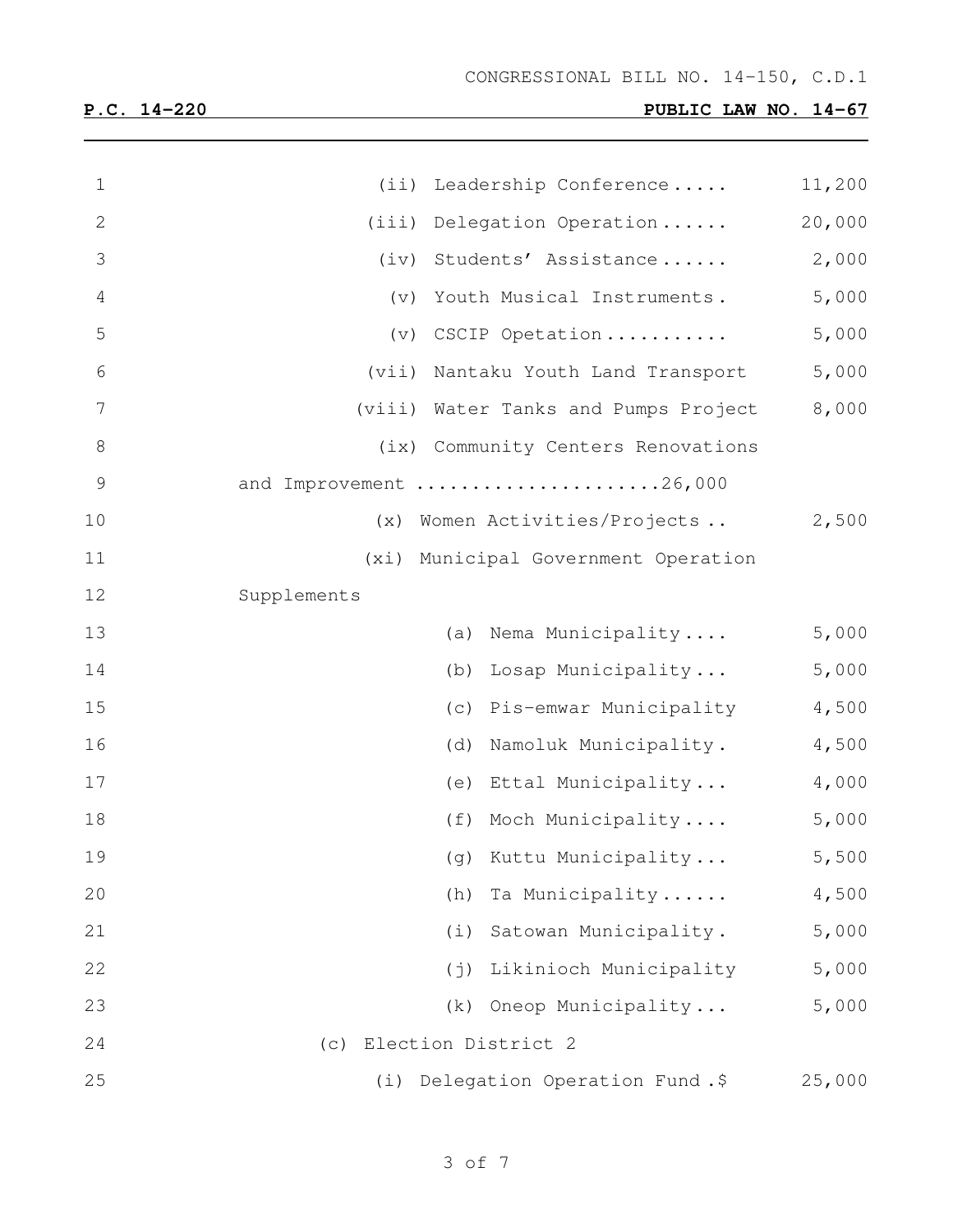| $\mathbf 1$    | (ii) Meeting Halls Renovations          | 20,000  |
|----------------|-----------------------------------------|---------|
| $\overline{2}$ | (iii) Basketball Court                  |         |
| 3              | Construction                            | 20,000  |
| 4              | (iv) Road Construction                  | 25,000  |
| 5              | (v) Fuel/Parts for Road                 |         |
| 6              | Construction Equipment                  | 10,000  |
| $\overline{7}$ | (vi) NNDA Operation                     | 10,000  |
| $8\,$          | (vii) Church Building Renovation        |         |
| 9              | and Construction                        | 5,000   |
| 10             | $(viii)$ CSCIP                          | 5,000   |
| 11             | (ix) Youth Program and Projects.        | 15,000  |
| 12             | (x) Water Catchments                    | 10,000  |
| 13             | (xi) Housing Assistance for Senior      |         |
| 14             |                                         | 5,000   |
| 15             | (d) Election District 3                 |         |
| 16             | (i) Southern Namoneas Jr. High          |         |
| 17             | Land Acquisition                        | 125,000 |
| 18             | (ii) Delegation Office Operation 25,000 |         |
| 19             | (e) Election District 4                 |         |
| 20             | Delegation Office operation<br>(i)      | 20,000  |
| 21             | (iii)<br>Legal Fees                     | 20,000  |
| 22             | (iii)<br>Sopota Patta Fishing Project   | 20,000  |
| 23             | Wonei Fishing Project<br>(iv)           | 15,000  |
| 24             | FDA Operation<br>(v)                    | 25,000  |
| 25             | Youth Activities and Program \$<br>(vi) | 10,000  |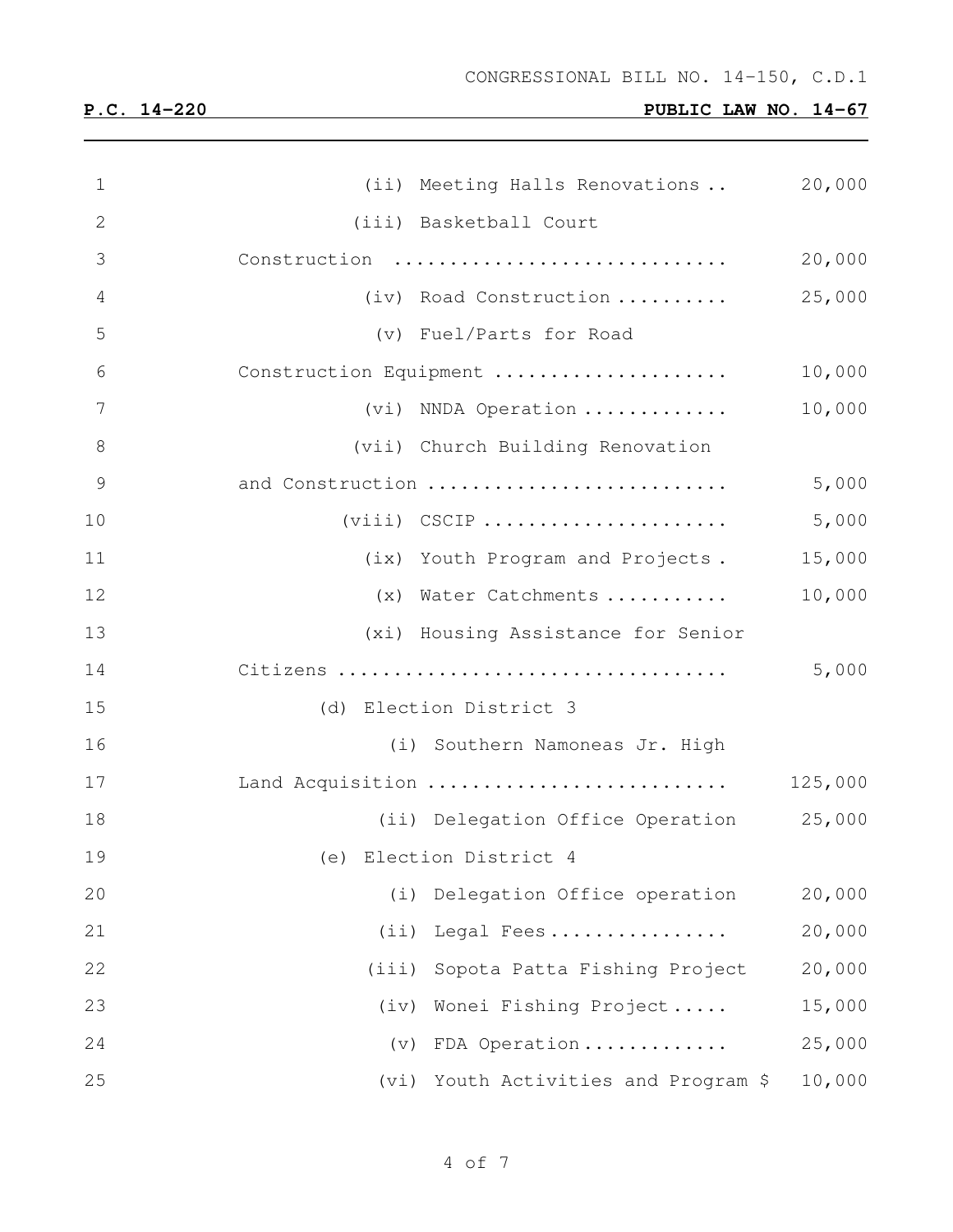| $\mathbf 1$    | (vii) Leadership Exposure and Travel 20,000                        |        |
|----------------|--------------------------------------------------------------------|--------|
| $\mathbf{2}$   | (viii) Students' Assistance                                        | 10,000 |
| 3              | (ix) Polle Neirenom Disaster                                       |        |
| $\overline{4}$ |                                                                    | 10,000 |
| 5              | (f) Election District No. 5                                        |        |
| 6              | (i) Delegation Office Fund                                         | 25,000 |
| 7              | (ii) Legal Fees for Dist. 5                                        | 15,000 |
| $8\,$          | (iii) College Students' Tuition                                    |        |
| $\overline{9}$ | Assistance on Room and Board                                       | 5,000  |
| 10             | (iv) Pharmaceuticals, Referrals                                    |        |
| 11             | and Repatriation of Ramains                                        | 10,000 |
| 12             | (v) POL and Charter                                                | 25,000 |
| 13             | (vi) Food Relief                                                   | 20,000 |
| 14             | (vii) Contractual Services,                                        |        |
| 15             | Personnel                                                          | 25,000 |
| 16             | (viii) Office Equipment Purchase,                                  |        |
| 17             | computer Hardware and software, etc.                               | 10,000 |
| 18             | (ix) Office Space Rental, phone,                                   |        |
| 19             | fax, Utilities and construction cost                               | 10,000 |
| 20             | (x) CSCIP Operation                                                | 5,000  |
| 21             | Section 2. Allotment and management of funds and lapse date.       |        |
| 22             | All funds appropriated by this act shall be allotted, managed,     |        |
| 23             | administered and accounted for in accordance with applicable laws, |        |
| 24             | including, but not limited to, the Financial Management Act of     |        |
| 25             | 1979 and the amended Compact of Free Association between the       |        |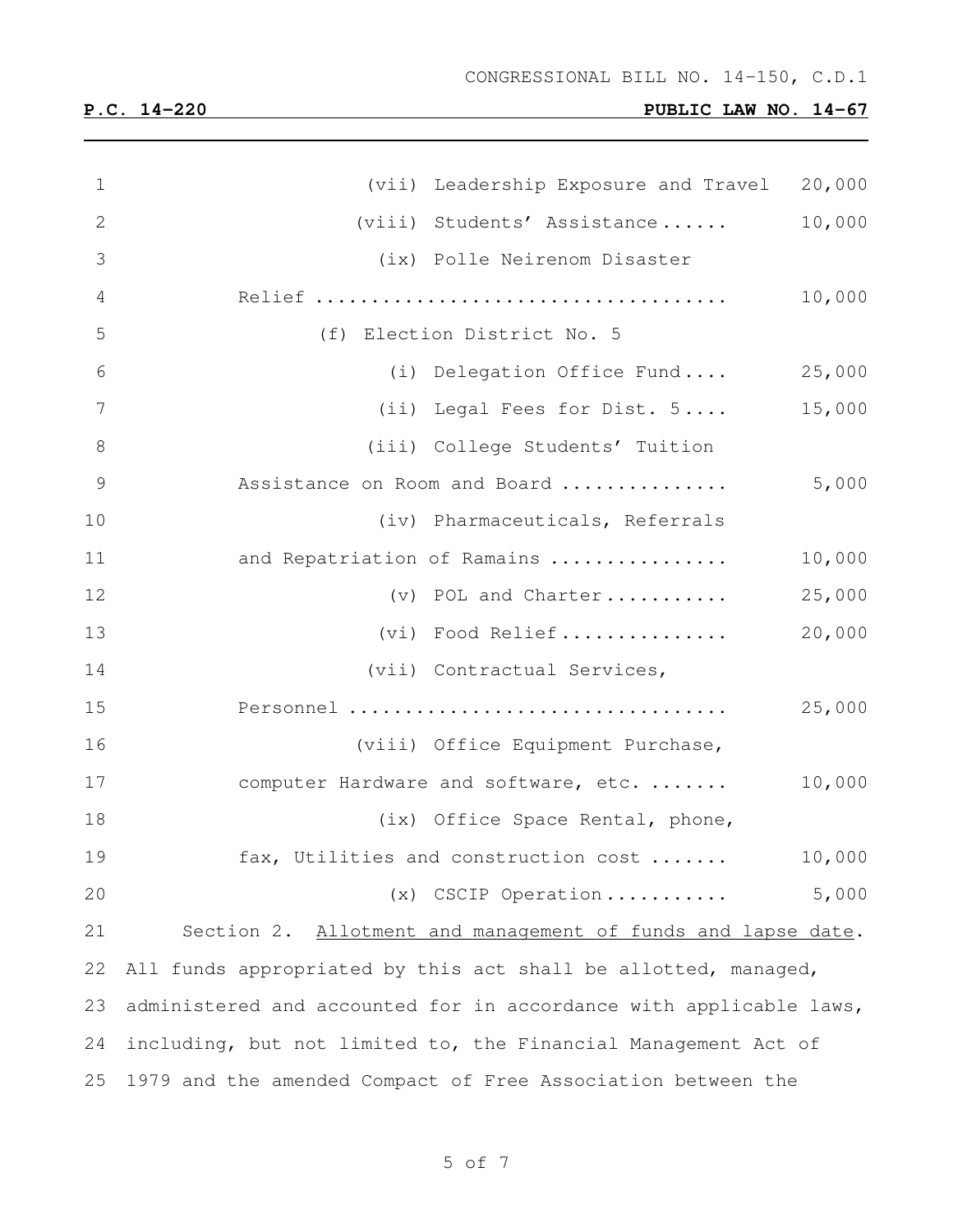United States Government and the Government of the Federated States of Micronesia and its related agreements. The allottee shall be responsible for ensuring that these funds, or so much thereof as may be necessary, are used solely for the purpose specified in this act, and that no obligations are incurred in excess of the sum appropriated. The allottee of the funds appropriated under subsection (4)(a),(c) and (f) of section 1 of this act shall be the Chuuk State Commission on Improvement Project. The allottee of the funds appropriated under subsection (4)(b) of section 1 of this act shall be the Mortlocks Development Commission. The allottee of funds appropriated under subsection (4)(d) of section 1 of this act shall be the Southern Nomeneas Development Authority. The allottee of funds appropriated under subsection (4)(e) of section 1 of this act shall be the Mayor of Polle. The allottee of funds appropriated under subsections 1,2 and 3 of Section 1 of this act shall be the President of the Federated States of Micronesia. The authority of the allottee to obligate funds appropriated by this act shall not lapse."